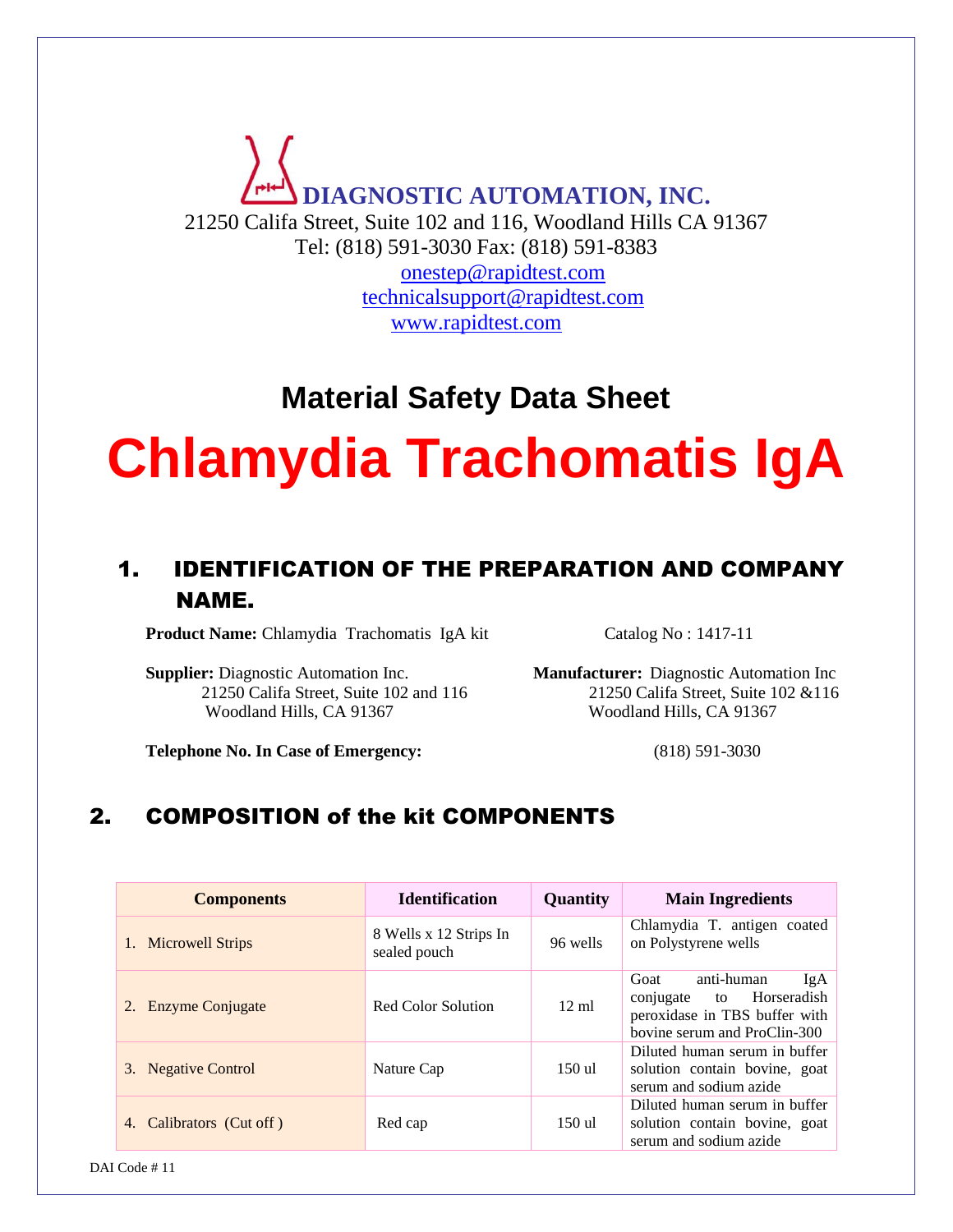| 5. Positive Control                    | Green Cap           | 150 ul           | Diluted human serum in buffer<br>solution contain bovine, goat<br>serum and sodium azide                                                      |
|----------------------------------------|---------------------|------------------|-----------------------------------------------------------------------------------------------------------------------------------------------|
| <b>Washing Concentrate 10X</b><br>6.   | White Cap           | $100 \text{ ml}$ | PBS buffer with detergent                                                                                                                     |
| Sample Diluent<br>7.                   | Blue color solution | $22 \text{ ml}$  | Bovine and goat serum in<br>buffer solution                                                                                                   |
| <b>TMB</b> Chromogenic Substrate<br>8. | Amber Bottle        | $12 \text{ ml}$  | TMB $\left( \begin{array}{c} 2.1\% \\ 0.1\% \end{array} \right)$ Hydrogen<br>Peroxide $\left( \sqrt{0.03\%}\right)$ DMSO $\left($<br>$<3\%$ ) |
| <b>Stop Solution</b><br>9.             | Natural Cap         | $12 \text{ ml}$  | HCl ( $\leq$ 1 molar ) H <sub>2</sub> SO <sub>4</sub> ( $\leq$<br>$0.25$ molar)                                                               |
| 10. Package Insert                     |                     |                  | N/A                                                                                                                                           |

# 3. HAZARDS IDENTIFICATION

#### **3.1. Potential Biohazard:**

The components 3, 4, and 5 (Calibrators and Controls) are formulated with a buffer base, animal serum, and human serum. The human serum are tested by an United States Food and Drug Administration (USFDA) licensed method and found to be non-reactive for HIV-1, HIV-2, Hepatitis B surface antigen and HCV. Because no test method can offer absolute assurance that these agents are absent, reagents should be handled at the Biosafety Level 2, as recommended for any potentially infectious human blood product, in the United States Center for Disease Control (USCDC) and National Institute of Health (USNIH) manual "Biosafety in Microbiological Laboratories", 1988.

All bovine products and goat sera have been derived from animals of US origin and processed in USDA licensed facilities.

#### **3.2. Chemical Hazard:**

The components 3, 4, and 5 (Calibrators and Controls) are formulated with 0.1 % sodium azide. Concentrated Sodium Azide may react with copper and lead plumbing to form explosive metal azides. May react with acids to form explosive hydrazoic acid. If drain disposed, flush with large amounts of water to prevent azide build-up.

The component 8 (TMB Chromogenic Substrate) containing TMB, is formulated with DMSO, an irritant and mucous membranes. In case of contact with any of these reagents, wash thoroughly with water. TMB is a suspected carcinogen.

Component 9 (Stop Solution) is an acidic and corrosive agent. Avoid contact with skin.

## 4. FIRST AID

- **4.1. Skin Contact:** Remove contaminated clothing and wash the exposed skin area thoroughly with soap and water.
- **4.2. Eye Contact:** Flush with copious amounts of water for at least 15 minutes. Seek medical attention.

 $DAI Code #11$  2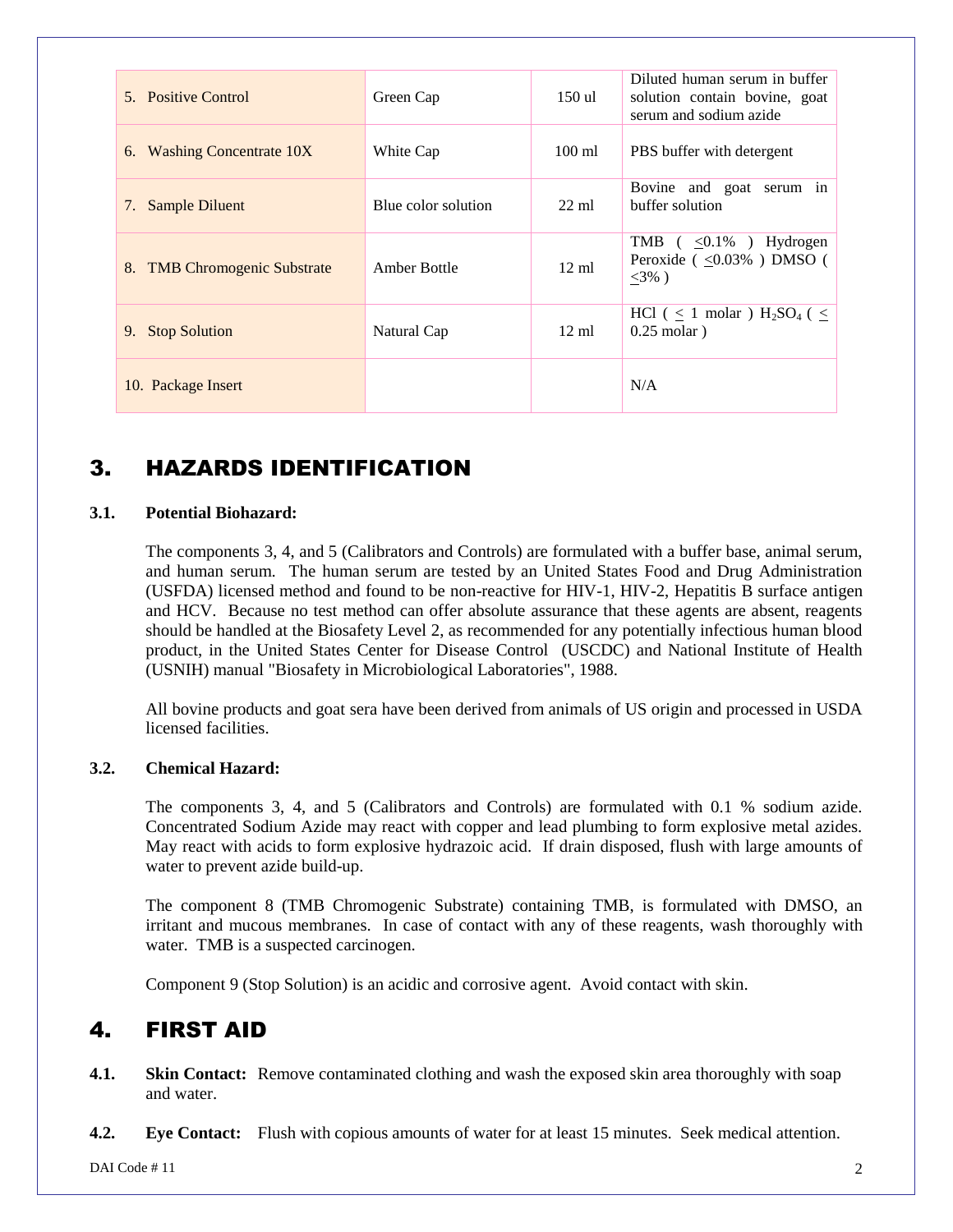- **4.3. Inhalation:** Remove to fresh air, give oxygen if breathing becomes difficult and seek medical attention.
- **4.4 Ingestion:** Flush mouth with copious amounts of water, provided that the person is conscious and seek medical attention.

#### 5. MEASURES IN CASE OF FIRE

- **5.1. Suitable Extinguishing Media:** Chemical or water fire extinguisher.
- **5.2. Extinguishing Media Not to be Used:** None known.
- **5.3. Special Fire Fighting Procedures:** None Known.
- **5.4. Unusual Fire and Explosion Hazards:** N/A
- **5.5. NFPA Rating:** Health: 2, Flammability: 0, Reactivity: 1

# 6. MEASURES IN CASE OF ACCIDENTAL SPILL

- **6.1. Body Precautions:** Wear rubber gloves, impermeable shoe covers and long laboratory coat.
- **6.2. Environmental Precautions:** Contain the spill to the smallest area possible.
- **6.3. Cleaning Measures:** Take care not to contaminate body. Absorb the material with disposable towels. Soak area with a 10% bleach solution and wipe up with disposable towels. Dispose of all contaminated trash in accordance with local regulations.

# 7. MANIPULATION AND STORAGE

- **7.1. Manipulation:** Wear suitable personal protective equipment. Take care not to splash spill or splatter reagents. Do not eat, drink, smoke or apply cosmetics in laboratory areas. Do not pipette samples or reagents by mouth.
- **7.2. Storage:** Store the test kits in 2 8<sup>0</sup> C refrigerators designated and labeled to contain human blood products.

## 8. EXPOSURE CONTROLS/PERSONAL PROTECTION

**8.1. Body Protection:** Wear long laboratory coat. **8.2. Respiratory protection:** In case of fire, wear self-contained breathing apparatus. **8.3. Hand Protection:** Wear non-permeable rubber, neoprene, latex or nitrile disposable gloves. Change gloves when they become contaminated. **8.4. Eyes Protection:** Wear safety glasses or goggles when a splash hazard exists.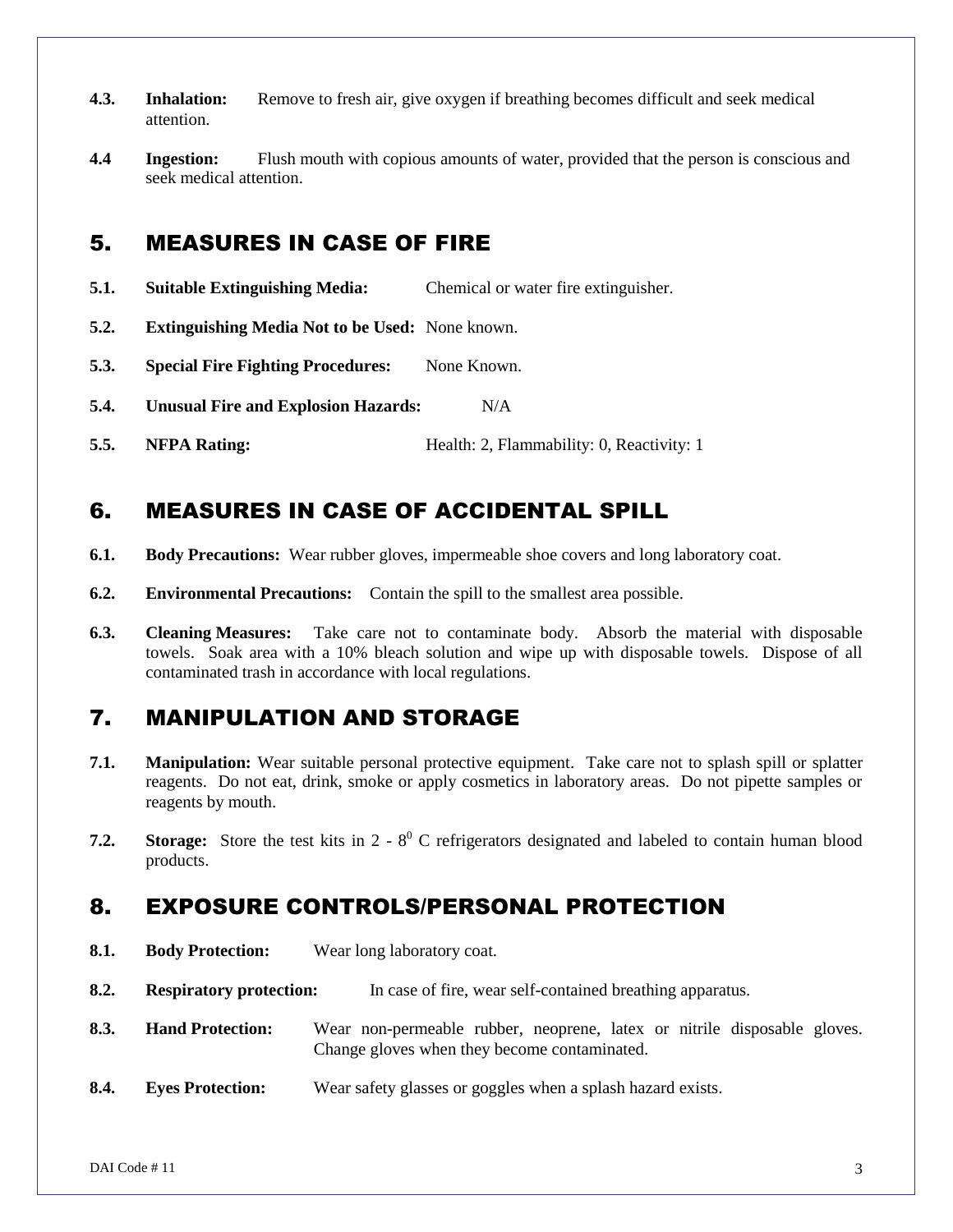#### **9. ECOLOGICAL EFFECTS** None known

#### 10. DISPOSAL REQUIREMENTS

- **10.1. Disposal of Preparation Left:** Dispose according to current regional and national rules.
- **10.2. Contaminated Containers:** Dispose of following current regulations.

#### **11. TRANSPORTATION INFORMATION** (Due to the sulfuric acid preparation in the kit):

**11.1. Road / Railway Haulage ADR/RID:** Class 8, Corrosive, limited quantity of material, excepted package.

**11.2. Sea Freight IMO (IMDG):** Class 8, Corrosive, limited quantity of material, excepted package.

**11.3. Air Freight IATA (ICAO):** Class 8, Corrosive, limited quantity of material, excepted package.

**11.4. UN Number: 2796**

#### 12. INFORMATION ON REGULATION

- **12.1. Classification:** This preparation is classified and labeled in accordance with applicable national and international regulations.
- **12.2. Symbols of Danger:** N/A
- **12.3. "R" Phrases Indicating Specific Risks: Irritant** R36/37/38, Irritating to the eyes, respiratory system and skin.
- **12.4. "S" Phrases Indicating Caution:**

S26, In case of contact with any reagents rinse with copious amounts of water for at least 15 minutes. If irritation persists, seek medical attention.

S36, Wear suitable protective clothing.

#### 13. OTHER INFORMATION

**Recommended Use:** For research or clinical investigational use only. Not for use on or in human and animals.

Information contained in this MSDS relies upon our best knowledge of the product upon issue of this document to describe the use, storage, transport and disposal under safe and secure measures. Such information is not a guarantee of the characteristics and specific quality of the product. This MSDS concerns the stated preparation and cannot apply to the product if used with other materials or in a process other than those specifically stated.